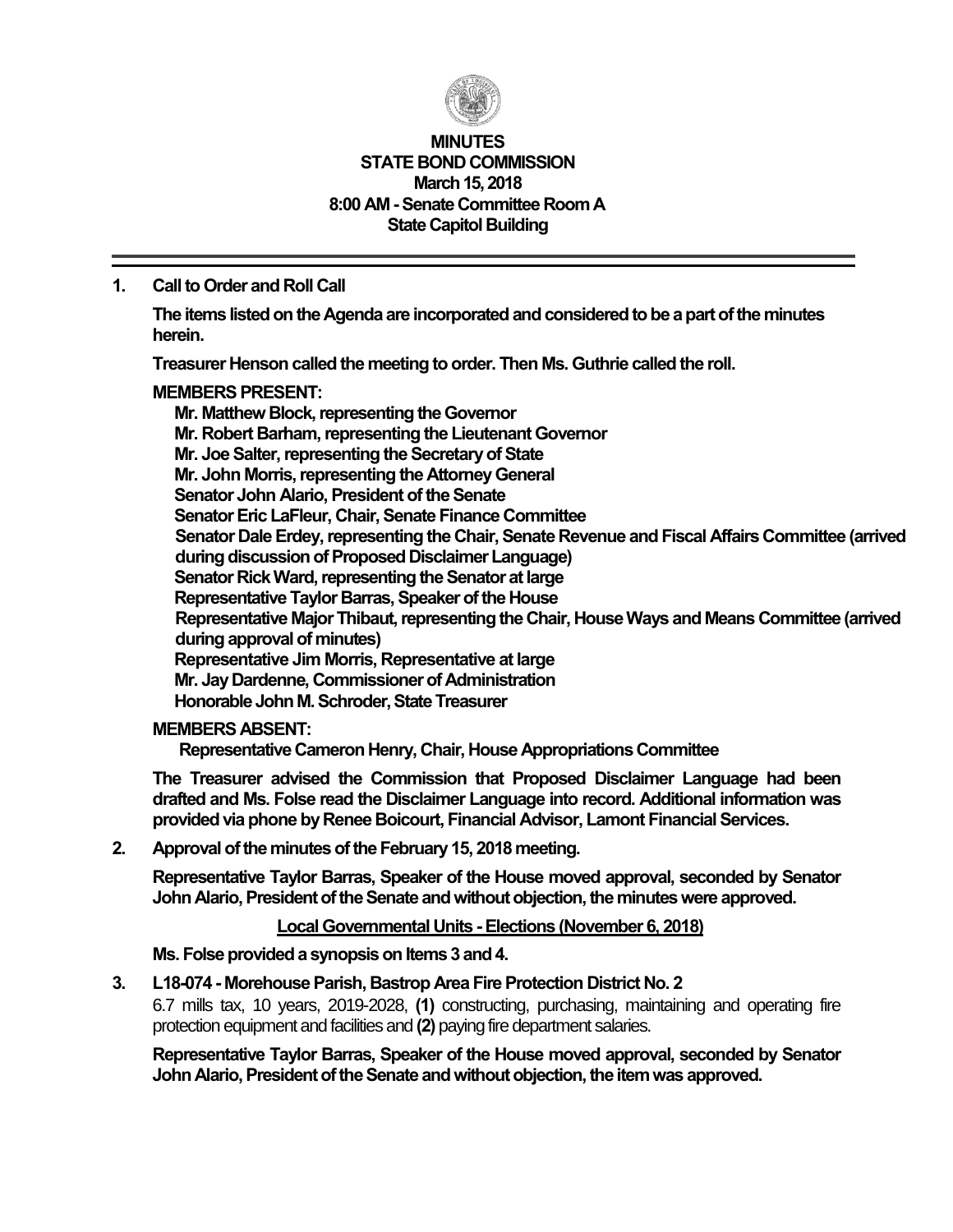**4. L18-084 - Orleans Parish, City of New Orleans, Lake Oaks Subdivision Improvement District** Not exceeding \$400 parcel fee, 4 years, 2019-2022, promoting and encouraging the beautification, security and overall betterment.

**Representative Taylor Barras, Speaker of the House moved approval, seconded by Senator John Alario, President of the Senate and without objection, the item was approved.**

# **Local Political Subdivisions -Loans**

# **5. L18-087 -St. Landry Parish Council**

Not exceeding \$1,500,000 Revenue Anticipation Notes, Series 2018, not exceeding 6%, fixed or variable, mature no later than March 1, 2019, current expenses.

**Ms. Folse provided a synopsis. Treasurer Schroder advised Senator Eric LaFleur, Chair, Senate Finance Committee requested to be recused from this item. Representative Taylor Barras, Speaker of the House moved approval, seconded by Senator John Alario, President of the Senate and without objection, the item was approved.**

## **6. L18-089 -St. Martin Parish, Village of Parks**

Not exceeding \$1,200,000 Certificates of Indebtedness, Series 2018, not exceeding 5%, not exceeding 12 years, constructing, acquiring, renovating and/or improving a new city hall, including fixtures.

**Ms. Folse provided a synopsis. Senator Rick Ward, representing the Senator at large moved approval, seconded by Representative Taylor Barras, Speaker of the House and without objection, the item was approved.**

## **Local Political Subdivisions - Bonds -Preliminary Approval**

# **7. L18-094 - Caddo Parish, City of Shreveport**

Notice of Intention to issue not exceeding \$120,000,000 Water and Sewer Revenue Bonds, in one or more series, taxable or tax-exempt, not exceeding 6%, not exceeding 25 years, **(1)** acquisition and construction of improvements, extensions and replacements and **(2)** funding a debt service reserve and/or paying cost of reserve fund surety bonds.

**Representative Jim Morris, Representative at large moved approval, seconded by Senator John Alario, President of the Senate and without objection, the item was approved.**

# **Local Political Subdivisions - Bonds -Final Approval**

#### **8. L18-091 - Calcasieu Parish, West Trace Community Development District**

Not exceeding \$17,000,000 Special Assessment Revenue Bonds, Series 2018, in one or more series, not exceeding 8%, not exceeding 30 years, **(1)** financing roadways, drainage, sewer improvements, gas improvements, street lighting, entrance monuments, signage, clearing and grading, including professional fees, design and permitting costs, consultant fees, contingencies and applicable costs and **(2)** paying costs of any premium for a debt service reserve fund surety policy and any bond insurance policy, if any.

**Ms. Folse provided a synopsis. Additional information was provided by Matt Kern, Underwriter Counsel, Jones Walker, LLC. After a brief discussion, Senator Eric LaFleur, Chair, Senate Finance Committee moved approval, seconded by Representative Taylor Barras, Speaker of the House. There was an objection to the motion by Senator John Alario, President of the Senate, and on a roll call vote of 10 to 3, the motion was approved.**

#### **9. L18-088 -Iberia Parish, City of New Iberia (DEQ Project)**

Not exceeding \$3,500,000 Taxable Sewer Revenue Bonds, not exceeding 0.95%, not exceeding 22 years, constructing and acquiring improvements to the sewer system.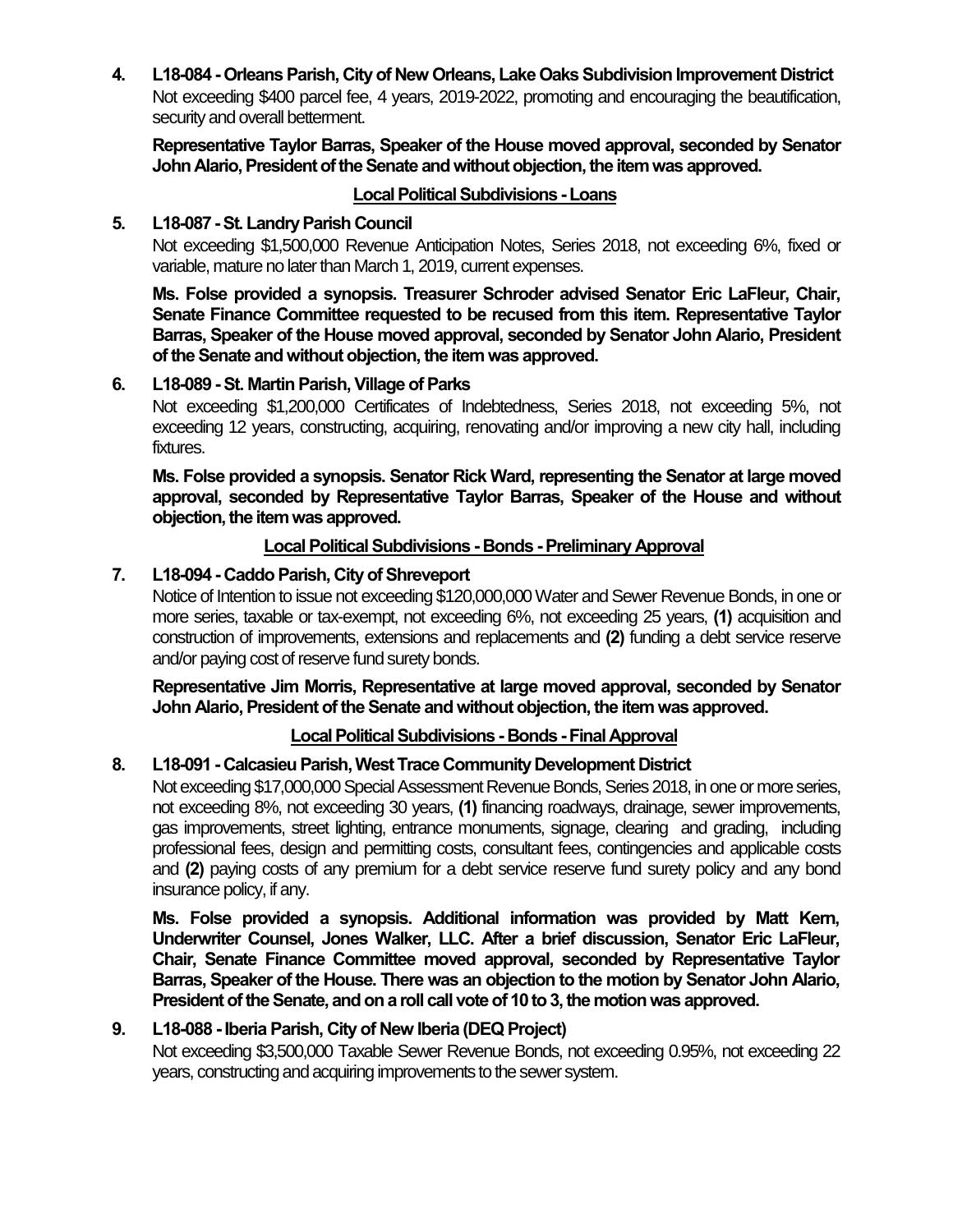**Ms. Folse provided a synopsis. Representative Taylor Barras, Speaker of the House moved approval, seconded by Senator John Alario, President of the Senate and without objection, the item was approved.**

# **10. L18-083 - Jefferson Parish Council, Consolidated Road Lighting District (DNR Revolving**  Loan Program)

Not exceeding \$1,728,000 Revenue Bonds, or other evidence of indebtedness, in one or more series, not exceeding 2.5%, not exceeding 10 years, energy efficiency upgrades and improvements to the street lighting at the Causeway Approach and at Green Acres Road.

**Ms. Folse provided a synopsis. Senator John Alario, President of the Senate moved approval, seconded by Representative Taylor Barras, Speaker of the House and without objection, the item was approved.**

## **11. L18-090 -Lafayette Parish, City of Broussard (LDH Program)**

Not exceeding \$3,750,000 Taxable Utilities Revenue Bonds, in one or more series, not exceeding 2.45%, not exceeding 22 years, making certain improvements, additions, and extensions to the drinking water portion of the drinking water system, garbage collection system, and sewer system, including acquisition, drilling, construction, development, extension, improvement, maintenance and equipping three water wells and appurtenant structures, including water mains and interconnecting valves and consolidation of all existing water systems into a consolidated water system.

**Ms. Folse provided a synopsis. Representative Taylor Barras, Speaker of the House moved approval, seconded by Senator John Alario, President of the Senate and without objection, the item was approved.**

#### **12. L18-011 -Ouachita Parish, Town of Sterlington**

Not exceeding \$2,000,000 Revenue Bonds, taxable or tax-exempt, in one or more series, not exceeding 5%, not exceeding 27 years, **(1)** construct, acquire, maintain, operate and equip **(a)** concessions facility and **(b)** parking related facilities, each of which will be located within the existing youth sports park and tournament complex and **(2)** paying the costs associated with the installation of lighting and electrical systems located within the Complex.

**Ms. Folse provided a synopsis. Treasurer Schroder advised Senator Eric LaFleur, Chair, Senate Finance Committee requested to be recused from this item. Senator John Alario, President of the Senate moved approval, seconded by Representative Taylor Barras, Speaker of the House and without objection, the item was approved.**

#### **13. L18-092 -Ouachita Parish Police Jury, East Ouachita Economic Development District**

Not exceeding \$15,000,000 Sales Tax Revenue Bonds, in one or more series, not exceeding 6%, not exceeding 15 years, economic development projects consisting of, but not limited to, road, drainage, related infrastructure projects and improvements.

**Ms. Folse provided a synopsis. Representative Taylor Barras, Speaker of the House moved approval, seconded by Senator John Alario, President of the Senate and without objection, the item was approved.**

#### **14. L18-085 - Terrebonne Parish Council (Morganza Levee Improvement Projects)**

Not exceeding \$60,000,000 Sales Tax Revenue and Refunding Bonds, in one or more series, taxable or tax-exempt, not exceeding 6%, not exceeding 25 years, **(1)** approximately \$45,000,000 Refunding Bonds, refunding all or a portion of the Morganza Levee Improvement Bonds, Series ST-2011, **(2)** approximately \$15,000,000 Revenue Bonds, constructing, acquiring, extending or improving hurricane protection projects, **(3)** funding a debt service reserve fund, if any and **(4)** paying the premium for a bond insurance policy, if any.

**Ms. Folse provided a synopsis. Treasurer Schroder advised Senator Eric LaFleur, Chair, Senate Finance Committee requested to be recused from this item. Representative Taylor**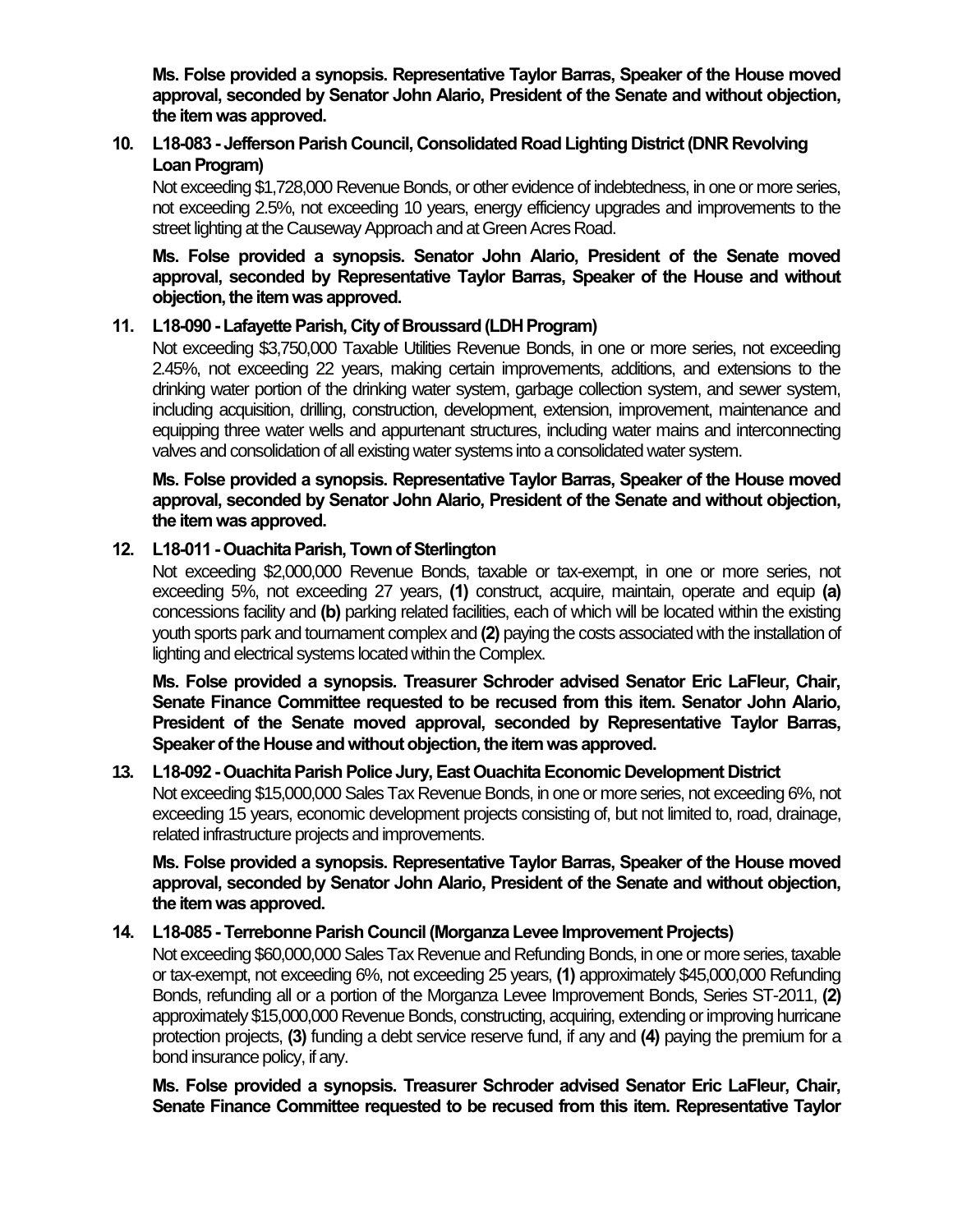**Barras, Speaker of the House moved approval, seconded by Senator John Alario, President of the Senate and without objection, the item was approved.**

### **15. L18-086 -Terrebonne Parish Council**

Not exceeding \$17,000,000 Sales Tax Revenue Bonds, in one or more series, not exceeding 6%, not exceeding 25 years, **(1)** improving, constructing, acquiring, or extending drainage infrastructure or drainage projects, **(2)**funding a debt service reserve fund, if necessary and **(3)** paying cost for a bond insurance policy, if any.

**Ms. Folse provided a synopsis. Treasurer Schroder advised Senator Eric LaFleur, Chair, Senate Finance Committee requested to be recused from this item. Representative Taylor Barras, Speaker of the House moved approval, seconded by Senator John Alario, President of the Senate and without objection, the item was approved.**

## **Political Subdivisions - Bonds**

#### **16. S18-004 - Louisiana Community Development Authority (Better Waterworks, Inc. Project)** Not exceeding \$2,500,000 Water Revenue and Refunding Bonds, in one or more series, taxable or tax-exempt, not exceeding 8%, not exceeding 30 years, **(1)** approximately \$2,250,000 Revenue Bonds, acquiring, constructing and installing improvements to facilities and **(2)** approximately \$275,000 Refunding Bonds, retiring Richland State Bank Loan.

**Ms. Folse provided a synopsis. Representative Taylor Barras, Speaker of the House moved approval, seconded by Senator John Alario, President of the Senate and without objection, the item was approved.**

## **Public Trust - Final Approval**

# **17. S18-005 - Louisiana Public Facilities Authority (Millennium Housing, LLC Student Housing and Auxiliary Facilities Project)**

Not exceeding \$25,000,000 Refunding Revenue Bonds (NSTSD), in one or more series, not exceeding 6%, mature no later than November 1, 2038, refunding all or a portion of Louisiana Public Facilities Authority Revenue Bonds (Millennium Housing, LLC Student Housing and Auxiliary Facilities Project), Series 2006.

#### **Withdrawn Before Meeting**

#### **Ratifications and or Amendments to Prior Approvals**

# **18. L17-191A - Terrebonne Parish, Recreation District No. 5**

Amendment of a prior approval granted on June 14, 2017, to reflect change in cost of issuance and professionals.

**Ms. Folse provided a synopsis. Representative Taylor Barras, Speaker of the House moved approval, seconded by Senator John Alario, President of the Senate and without objection, the item was approved.**

#### **Lines of Credit**

#### **19. Priority 5 - Non-Cash**

Request submitted by the Office of the Commissioner, Division of Administration, Office of the Governor, for the granting of lines of credit for which no cash expenditures will be made this fiscal year in the amount of \$4,000,000 for projects contained in Priority 5 of the current Capital Outlay Act (Act 4 of the 2017 Extraordinary Legislative Session) and listed in the attached exhibit.

**Ms. Folse provided a synopsis. Additional information was provided by Mark Moses, Director, Office of Facility Planning and Control. After a brief discussion, Representative Taylor Barras, Speaker of the House moved approval, seconded by Senator John Alario, President of the Senate and without objection, the item was approved.**